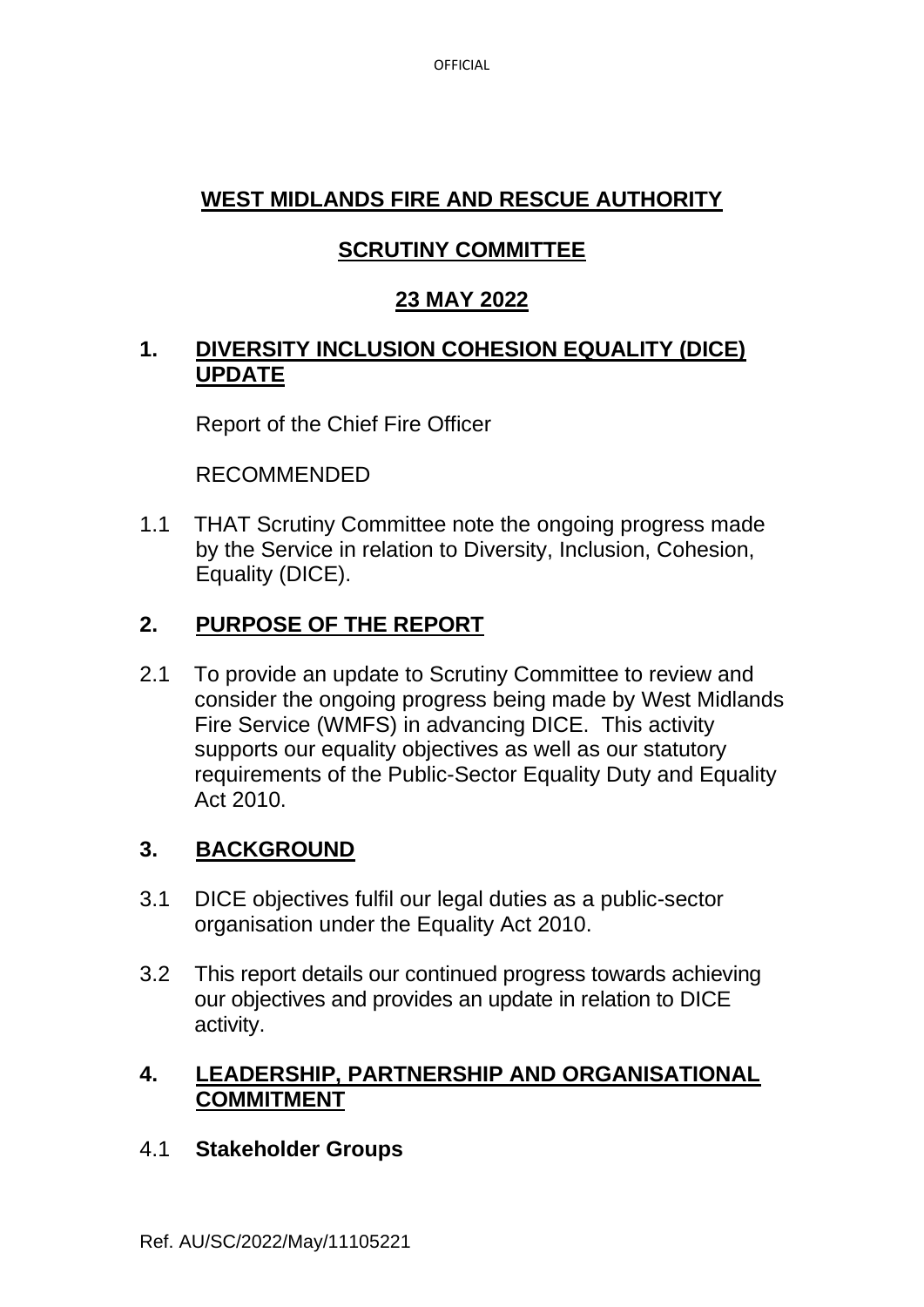All groups have been impacted by Covid limiting their interaction and initiatives. We are currently rewriting/ updating terms of reference of the groups to refocus activity post lock down with greater emphasis on supporting people objectives and community engagement. All groups have been active in recent Brave Space talks around hidden disabilities and Positive Action which had a focus on internal positive action.

#### Neurodiversity Group

The group has now formally launched and has developed awareness and guidance on their mesh page. The group has gathered momentum with a lot of interest from the workforce. Members of the group have been supporting various departments to ensure training packages and materials are Neurodiversity friendly and are currently working on a video to highlight role models within the Service.

#### **Inspire**

Inspire have held a well-attended general meeting. They are preparing for local and national events, including Simmer Down and Notting Hill Carnival, as well as planning for Black History Month.

#### AFSA

Local AFSA has not held any meetings recently but helped with the hosting of the AFSA event 'Empowering Women' at the end of March which WMFS hosted. Local AFSA members are in the early stages of supporting a regional event for LGBT+ to be held later in the year. Members of local AFSA have been supporting DICE with a series of staff videos for Ramadan.

#### **FireOut**

Members of FireOut have been supporting recruit firefighter interview panels and are now planning for Birmingham Pride (September) and Pride Month. They issued communications around LGBT history month and have been supporting DICE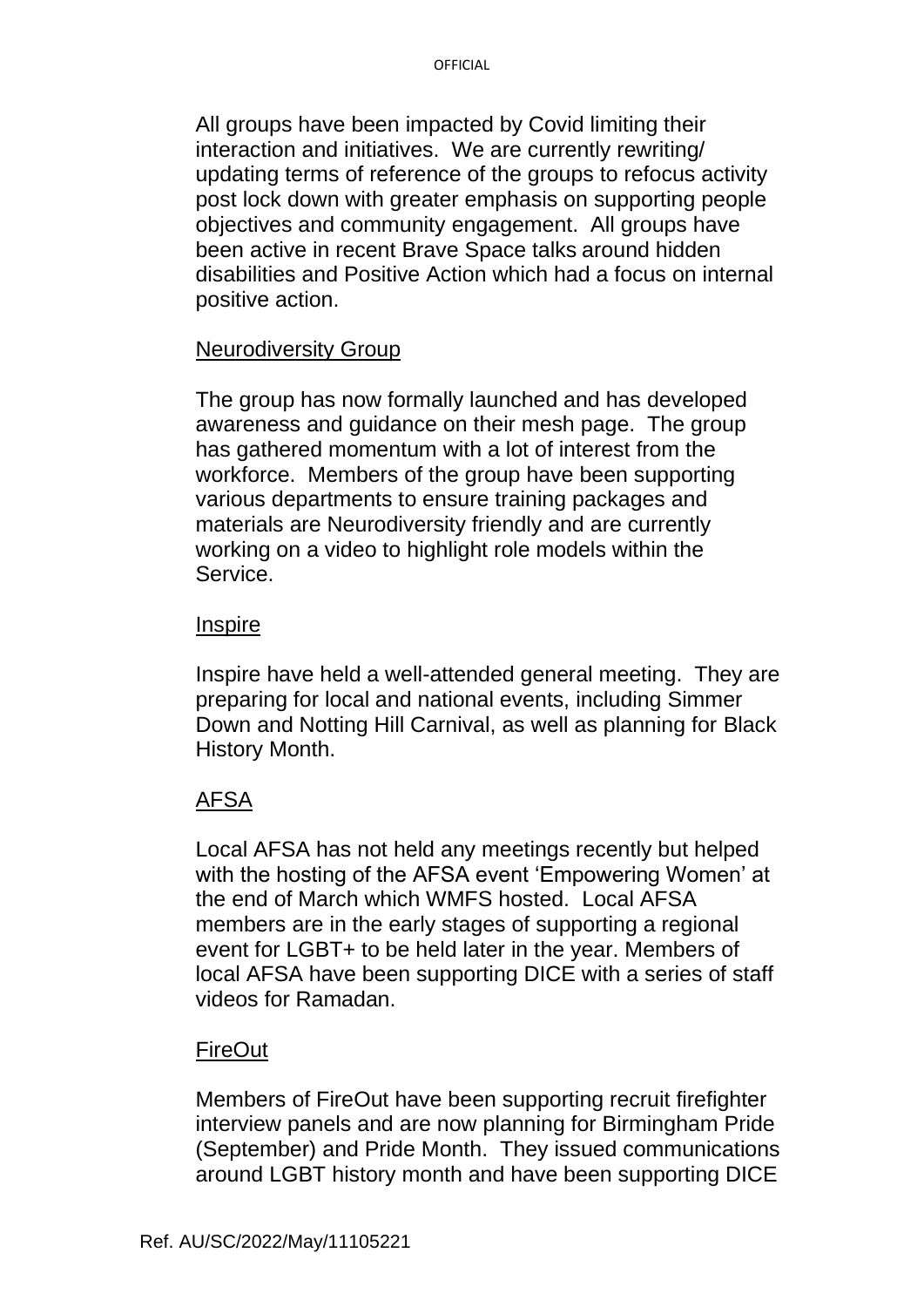in the development of an Elearning course around LGBT+ awareness. They have also been supporting our first openly transgender operational member of staff and supporting DICE with Mother's Day videos of our female staff's children talking about what it's like having their mum work for the Fire **Service** 

#### Affinity

Affinity's focus has been prepping for the Women in the Fire Service weekend at the Fire Service College, where 15 of our staff will attend support various activities. Members of Affinity attended a regional event hosted by Staffordshire FRS on cultural change.

#### 4.2 **British Sikh Awards**

One of our employees was recognised at the first British Sikh awards held in Birmingham in February. The awards recognise a wide range of achievements from inspiring individuals who positively impact on business, charity, sport, arts, culture, religious advocacy, education and medicine.

Our employee was recognised for work with numerous charities as well as being a volunteer for our UK ISAR team.

#### 4.3 **LGBT+ History Month**

During February members of FireOut were promoting LGBT+ history month and raising awareness through the initiative 'Time to Talk.' The aim of LGBT+ history month is to promote equality and inclusion by increasing the visibility of LGBT+ people, their history, lives and experiences.

The 'Time to Talk' initiative encourages all staff to engage in conversations with their teams about the LGBT+ community and ask those 'difficult' questions to encourage an open and honest supportive environment, as well as improve awareness around key LGBT+ issues to support our staff.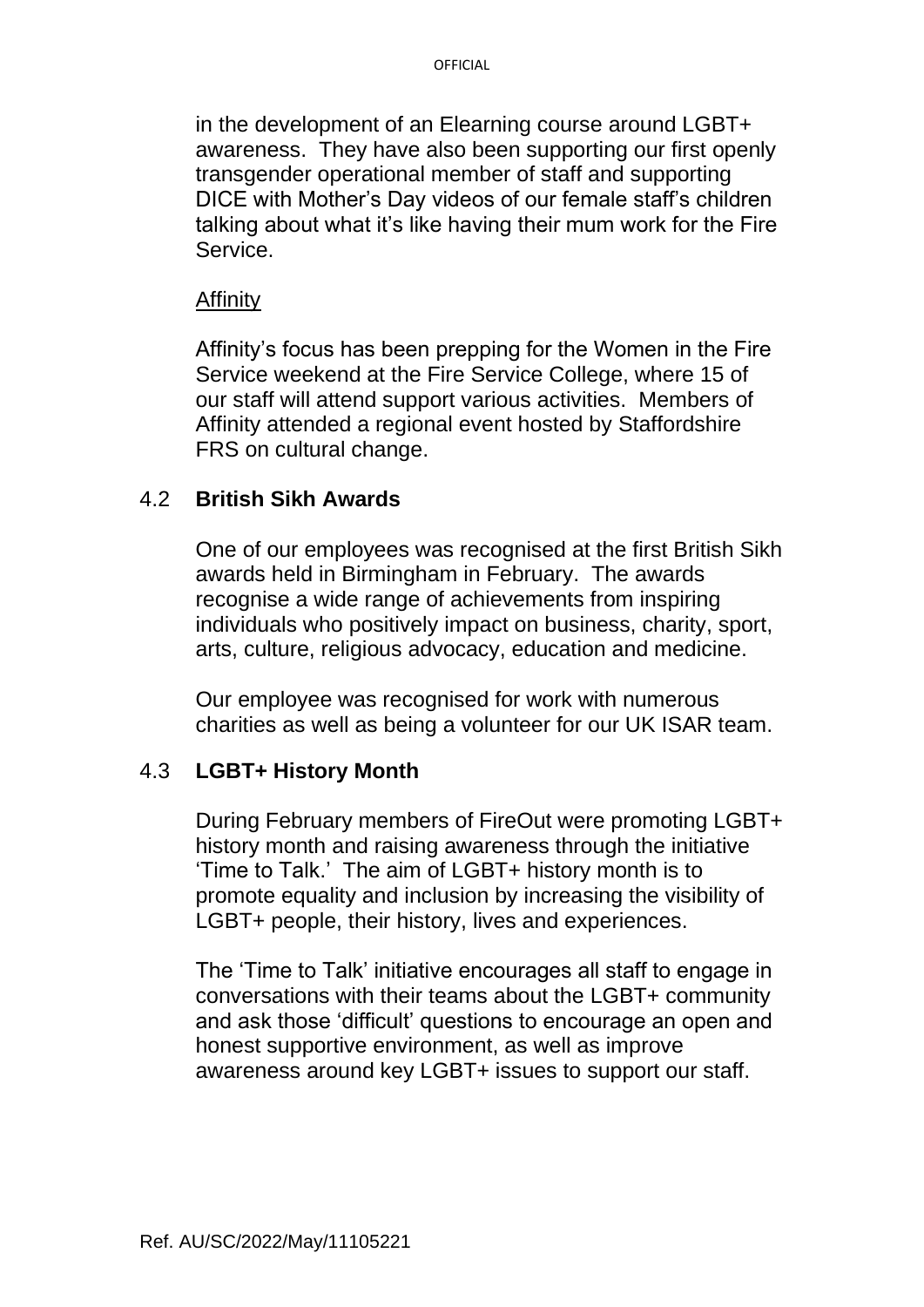### **5. COMMUNITY KNOWLEDGE, ENGAGEMENT AND SERVICE DELIVERY**

### **5.1 Safeguarding**

The most recent safeguarding data provides some points of note. These include:

- The number of safeguarding concerns being reporting are increasing.
- Gender is till reported as male or female. 50% of safeguarding concerns are about males, 46% females and in 4% of cases they relate to both.
- Just over 17% of safeguarding concerns are about children and almost 83% about adults.
- Ethnicity is recorded in the Fire Control data using freetext. There is considerable variation in the way staff have recorded ethnicity. A PowerBi is being developed and changes will be made to the recording of ethnicity data.
- Since quarter 1, mental health has become the most frequent recurring theme in reported safeguarding concerns.

# **5.2 Covid 19**

WMFS staff continue to volunteer for activities in relation to the Covid 19 pandemic. These include the delivery of Lateral Flow Testing and supporting the delivery of the Covid Vaccination Programme.

Through our partnership with NHS Wolverhampton Central Health, 'pop up' vaccination clinics will be set up at various fire stations including Fallings Park, Wolverhampton and Tettenhall. This is initially a month's trial and our staff will be offered the opportunity to have their first, second or booster vaccine.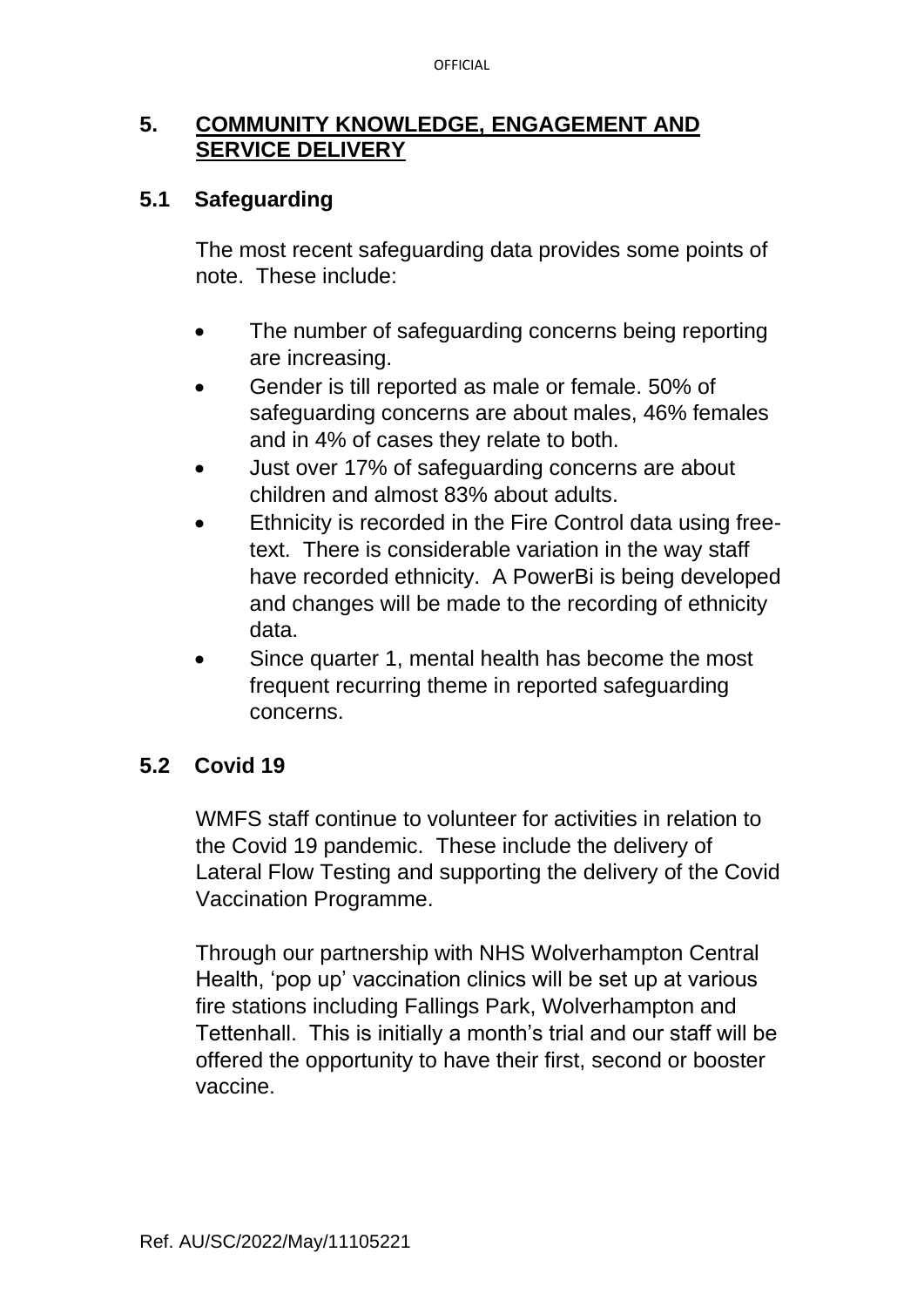### **5.3 Reducing Health Inequalities**

Building on our well-established Prevention work, the Reducing Health Inequalities project has been implemented. The project brings together both existing and new work to enable WMFS to target those within our communities who are at risk and vulnerable to fire and other emergencies.

At the end of January, the new Prevention policy was introduced alongside workshops for our staff to attend to assist with their understanding of the policy.

The newly introduced Safe and Well Public Survey, alongside the PowerBi dashboard, shows that the information, guidance, support, equipment and referrals made during safe and well visits, can change behaviours, reduce risk and vulnerability to fire, and reduce health inequalities at the same time.

It is envisaged that the Reducing Health Inequalities project will encompass many different areas of work including training and development, as well as changing the way we use data to improve our systems, build partnerships and collaborate.

# **6. EMPLOYMENT CONDITIONS, HEALTH AND WELLBEING**

#### **6.1 Workforce Profile**

As at 1st February 2022 WMFS employed a total of 1894 employees of which:

- 1392 (73%) are uniformed, 440 (23%) non-uniformed and 62 (3%) Fire Control
- 12% of uniformed staff are female compared to more than half of non-uniformed staff and 88% Fire Control staff. 50% of the working population of the West Midlands are female.
- 14% of all employees are from a Black, Asian or Minority Ethnic (BAME) background. 30% of the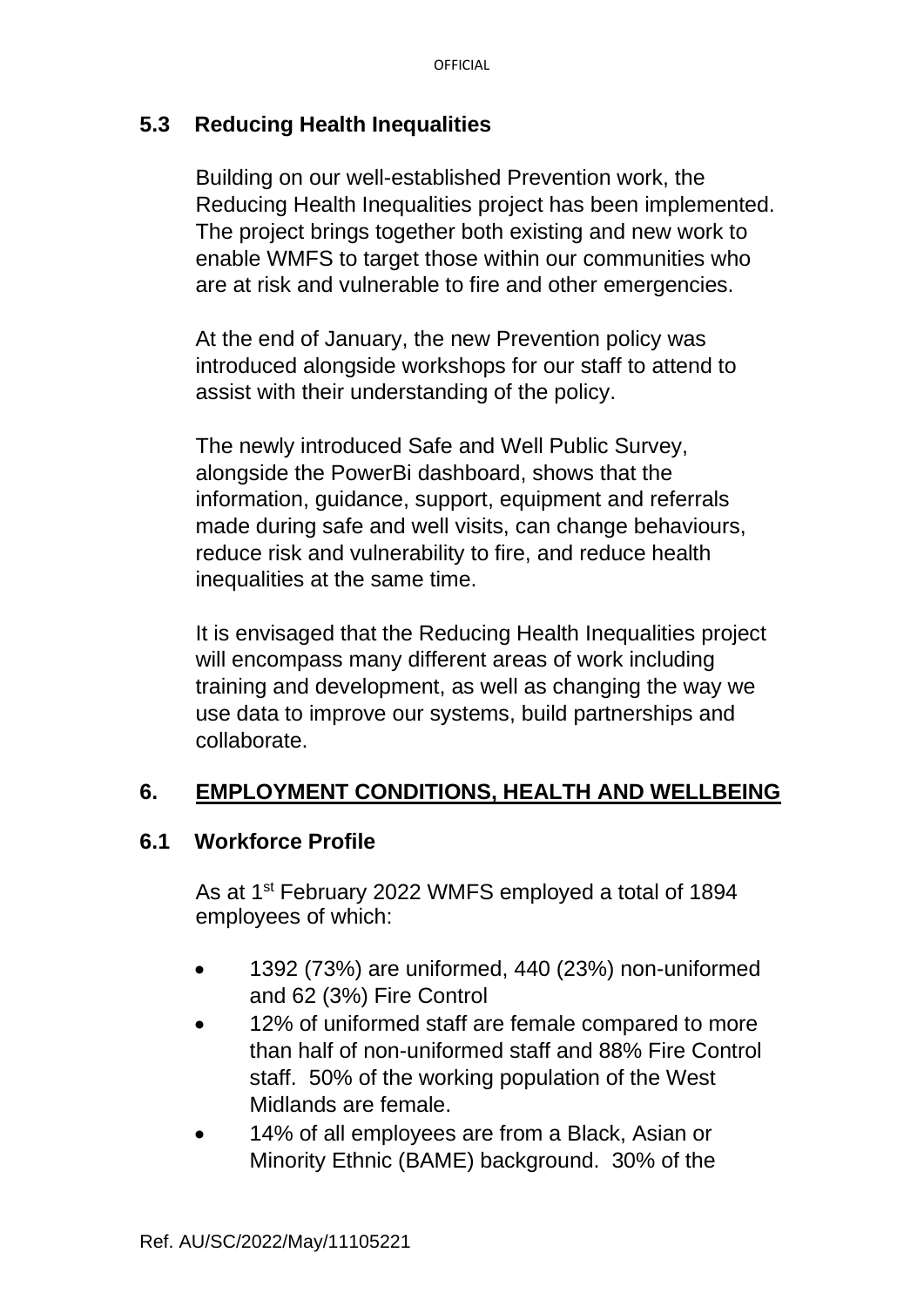working population of the West Midlands are from BAME communities

- Declaration rates remain high with 91% of all employees having made a declaration regarding disability. 3% have stated they have a disability.
- 85% of all employees have made a declaration regarding sexual orientation. It should be noted however that 12% (227) employees have declared that they 'prefer not to state'
- The average age of our employees is 43 years

#### **6.2 Grievance**

During the reporting period July 2021 to December 2021 there were a total of 5 grievances raised.

All 5 were raised by uniformed Grey Book members of staff.

- 1 x at risk employee, qualified for direct assimilation, formal outcome which was upheld at the appeal stage
- 1 x recruitment process within Fire Control, dealt with informally
- 1 x working relations at a fire station, dealt with informally
- 1 x Covid status not declared, upheld as an outcome at the appeal stage
- 1 x recruitment process, formal process, outcome was not upheld at the appeal stage

Of those who submitted a grievance 2 were female members of staff, and 3 were male members of staff. All 5 of the staff are white.

#### **6.3 Discipline**

During the reporting period July 2021 to December 2021 there were a total of 8 discipline cases.

All 8 were uniformed members of staff (Grey Book).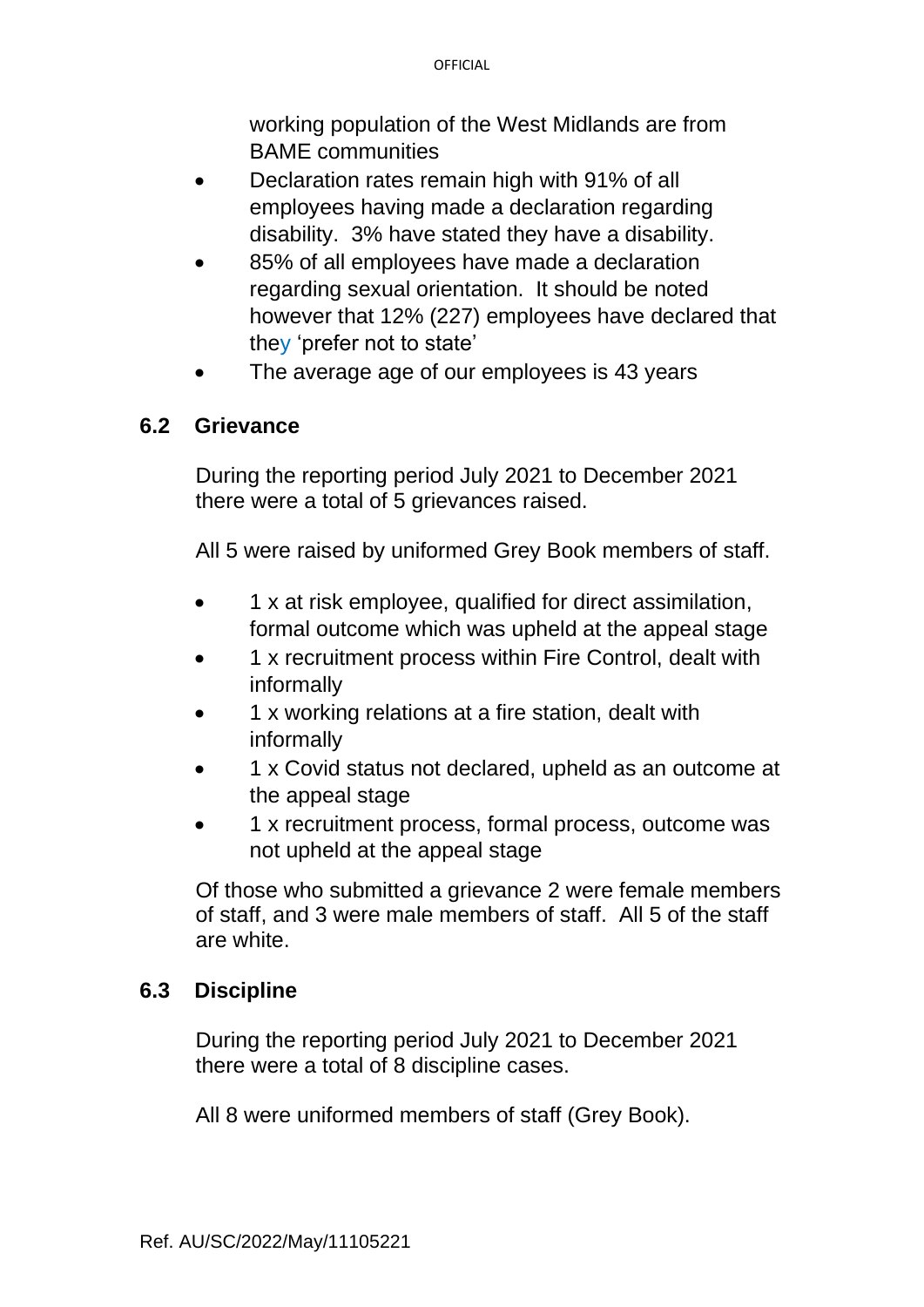- 3 x misconduct
	- 1 informal process
	- 1 formal process with an 18-month final written warning with no appeal lodged
	- 1 formal outcome 6 month written warning with no appeal lodged
- 5 x gross misconduct
	- 1 formal outcome individual dismissal which was upheld at appeal
	- 1 still ongoing disciplinary hearing scheduled for 23rd March 2022
	- 2 formal outcomes with a 12-month written warnings and neither went to appeal
	- 1 formal outcome dismissal which was upheld at appeal

Of those subject to disciplinary procedures 7 were male employees and 1 female employee. 7 are British White and 1 Mixed White and Asian.

# **6.4 Occupational Health and Wellbeing**

Our Occupational Health and Wellbeing team continues to offer and promote a wide range of activities for our employees, encouraging participation in our full wellbeing programmes which include the use of gym facilities, 24/7 Support Line (EAP), Occupational Health, Mindfulness and weekly webinars delivered by psychotherapists.

The MESH pages for both Occupational Health and employee Wellbeing offer a 'one stop shop' for information and toolkits for staff.

Specific information for Long Covid has been made available to staff recognising the broad range of debilitating physical, cognitive and psychological symptoms that may persist beyond 12 weeks post Covid.

Our Occupational Health referral process has been updated providing the opportunity for a post Covid Occupational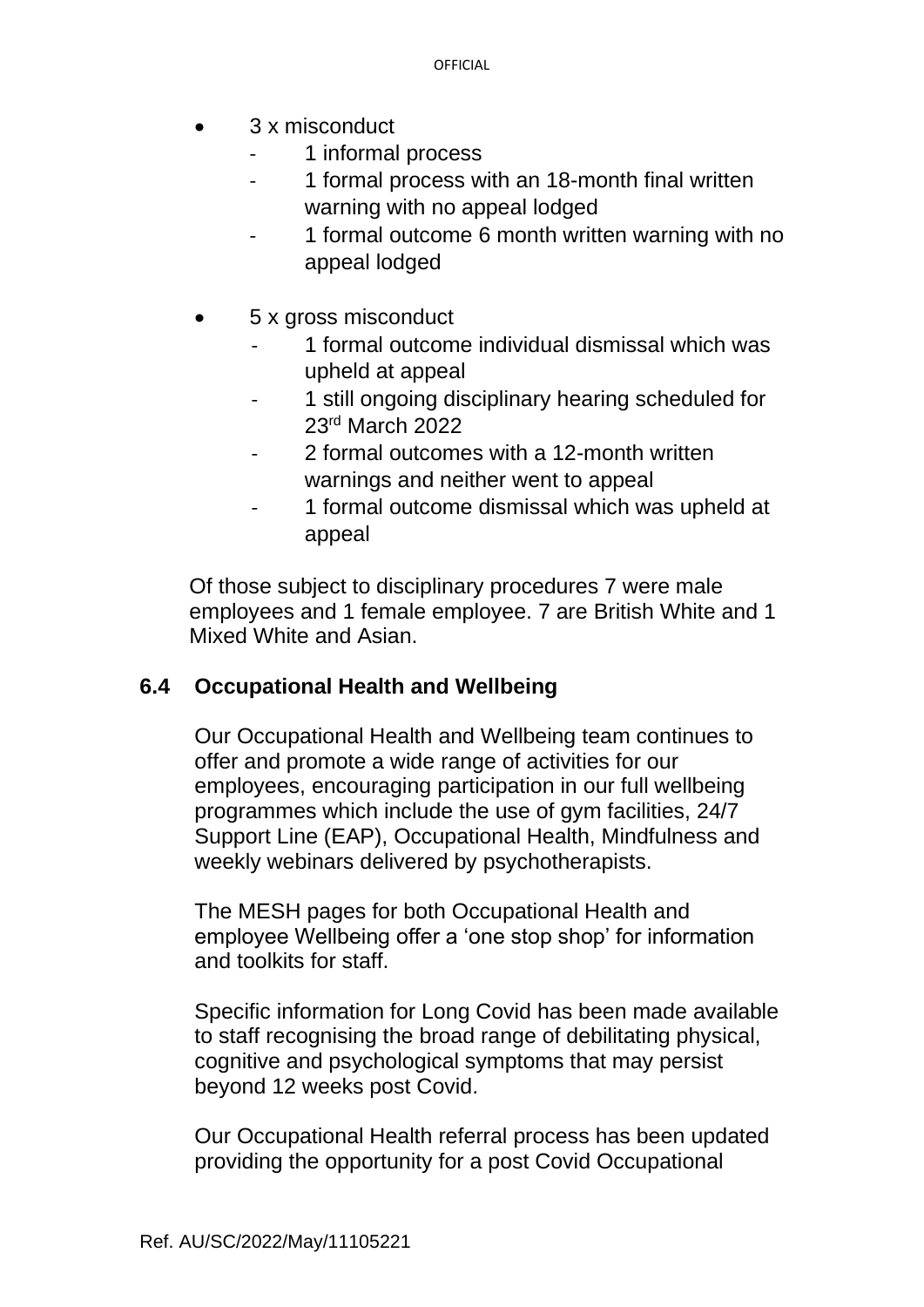Health Consultation on the management referral form for those suspected to have any post Covid related issues.

## **7. RECRUITMENT TRAINING AND PROGRESSION**

#### **7.1 Firefighter Recruitment**

- Between April 2021 and March 2022 WMFS have employed 85 new entrant firefighters. Of these, 10 (12%) are women and 20 (24%) BAME.
- Whilst activity has been restricted due to the pandemic, a range of positive action initiatives continue for both women and BAME candidates.
- We have seen a decline in the number of females who are successful during recruitment. This has been attributed to our inability to provide targeted physical training sessions during the pandemic restrictions.
- Our strategy for increasing representation of both women and BAME candidates is constantly under review, and there is currently specific focus to ensure we improve on the diversity of candidates from what we have seen over recent months.
- Now that Covid Restrictions are easing, the FF recruitment programme for females and BAME candidates has been reintroduced. We currently have 2 programmes running with 16 women and 19 BAME candidates.
- Taster sessions are being introduced with the first session being hosted by Canley Fire Station in May 2022.
- The 'Be a Firefighter' portal that we utilise for initial attraction and expressions of interest is having a facelift. Working alongside colleagues in our Communications team, we have produced new video footage and photographs, and the look and feel of our recruitment web pages will be enhanced. This follows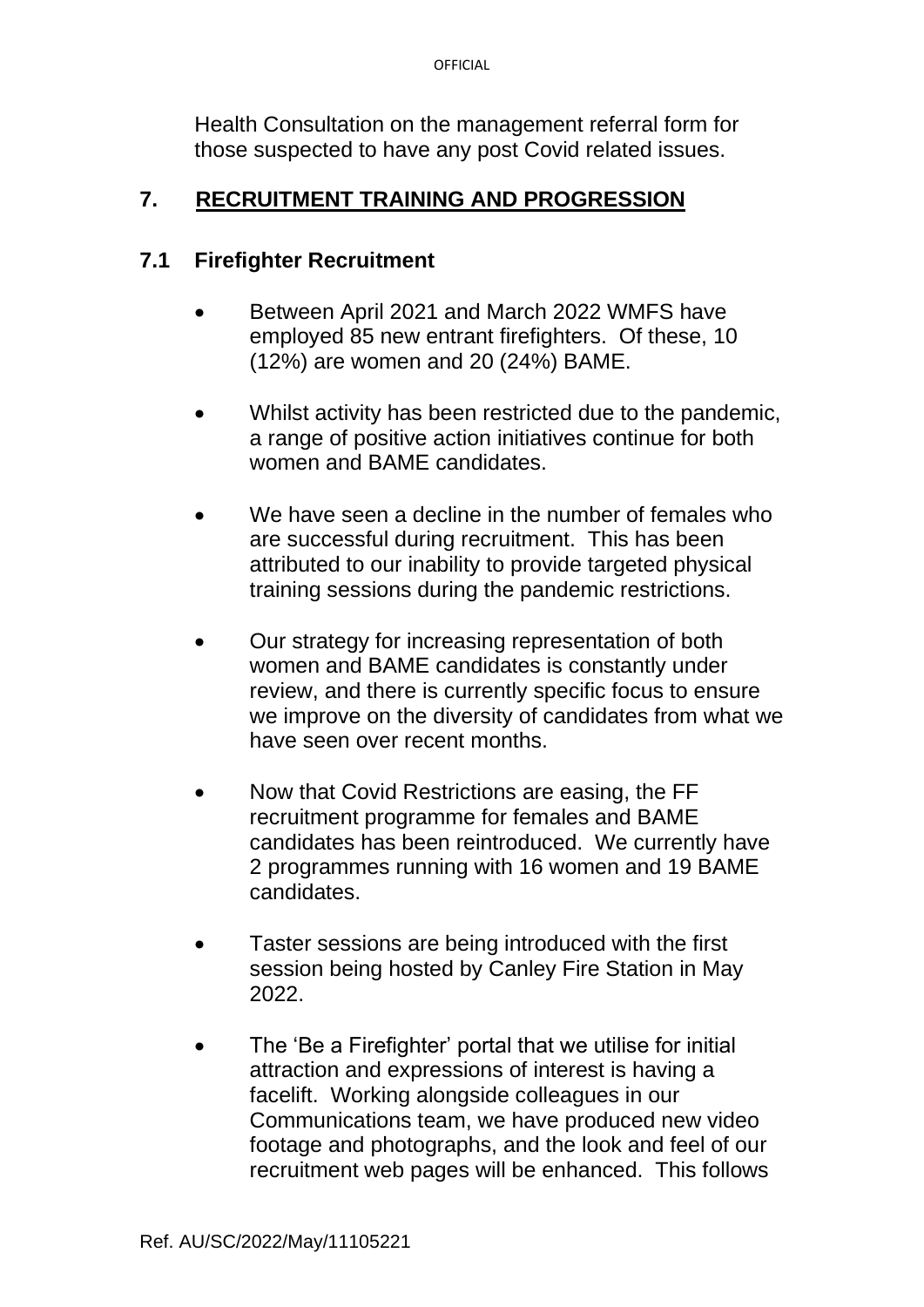research undertaken by our WCdr in DICE, considering feedback from candidates and 'best practice' examples from other Services.

#### **7.2 Gender Pay Gap**

With effect from 2017, any organisation that has 250 or more employees is required to publish and report figures regarding their gender pay gap. The gender pay gap is the difference between the average earnings of men and women, expressed relative to men's earnings.

The figures are calculated using a specific reference date called the 'snapshot' date. The snapshot date for public sector organisations is 31 March. The data must be published within one year of the snapshot date, i.e.: by the 30 March each year.

|                                                 | As at 31,03,20 |              | As at<br>31.03.20      |                             | As at 31.03.19 |                    | As at 31,03,18 |                             | As at 31,03,17 |                 |
|-------------------------------------------------|----------------|--------------|------------------------|-----------------------------|----------------|--------------------|----------------|-----------------------------|----------------|-----------------|
| Employee Group                                  | Pav<br>Gap £   | Pay<br>Gap % | <b>Pay</b><br>Gap<br>£ | Pav<br>Gap<br>$\frac{9}{6}$ | Pay<br>Gap £   | Pay<br>Gap<br>$\%$ | Pay<br>Gap £   | Pay<br>Gap<br>$\frac{9}{6}$ | Pay<br>Gap £   | Pay<br>Gap<br>% |
| All employees                                   | 1.46           | 8.9          | 1.55                   | 9.8                         | 1.76           | 11.3               | 1.57           | 10.4                        | 2.18           | 14.2            |
| Operational<br>employees (inc.<br>Fire Control) | 1.10           | 6.9          | 1.11                   | 7.1                         | 1.17           | 7.6                | 0.71           | 4.7                         | 0.42           | 2.8             |
| Support staff<br>employees                      | 3.61           | 19.6         | 3.33                   | 19.0                        | 3.18           | 19.2               | 3.00           | 18.6                        | 5.56           | 34.9            |

Measure 1 - The Mean Gender Pay Gap for WMFS is detailed below:

The mean gender pay gap has decreased to 8.9% in 2021 when compared to the 9.8% gap reported in 2020.

In 2020, when considering the top 50 salaries, there were 18 females in this group. This has decreased to 17 in 2021. In 2020, when considering the top 100 salaries, there were 32 females in this group. This has increased to 37 in 2021.

Median Gender Pay Gap is the difference between the midpoints in the ranges of men's and women's hourly pay. The median gender pay gap as at 31 March 2021 is 4%. This has decreased from the 8% reported in March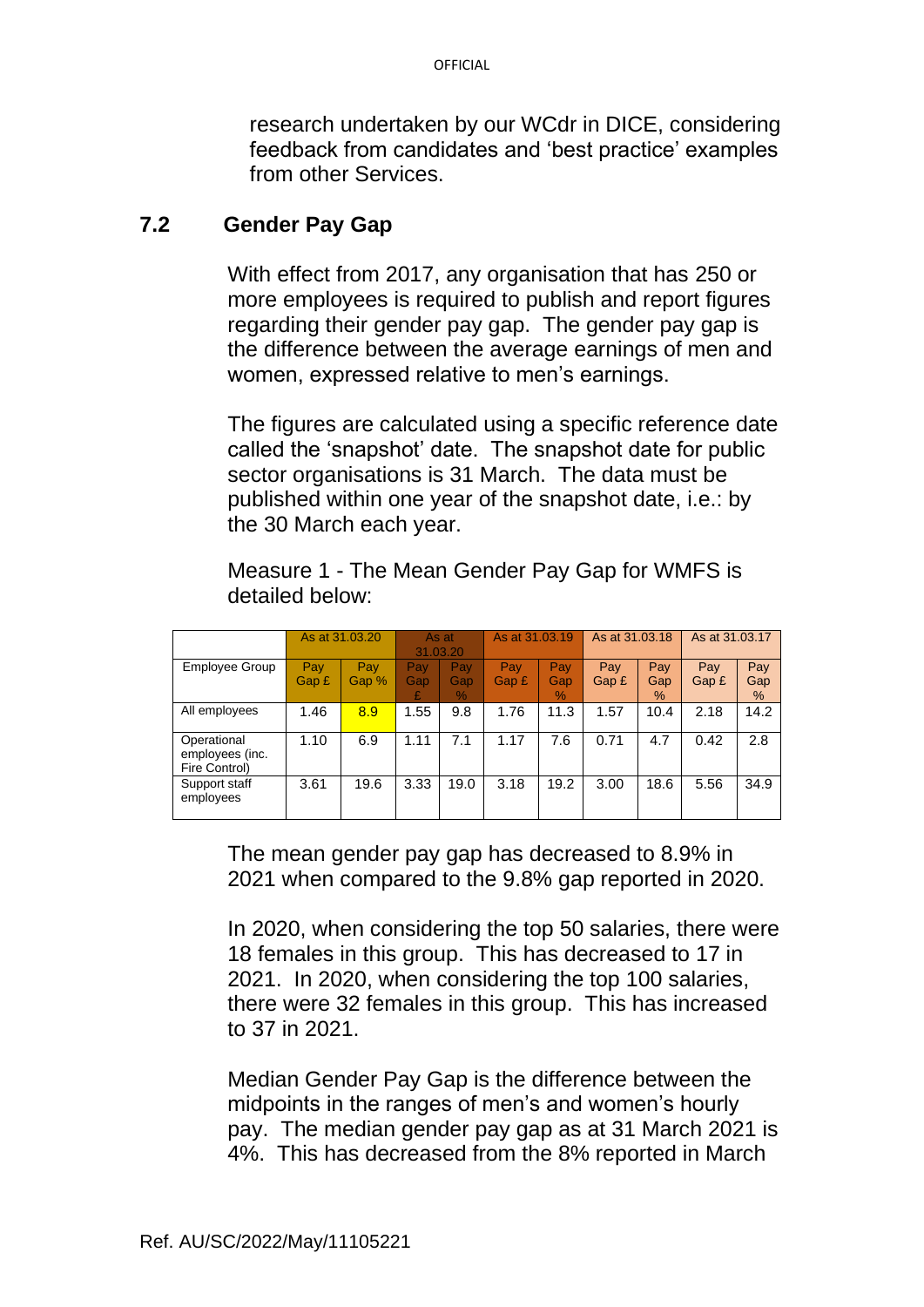2020 and is the lowest percentage reported since we began calculating in 2017.

Quartile Pay Bands refers to the proportion of male and female full pay equivalent employees in the upper, upper middle, lower middle and low quartile pay bands. The figures below show this information for each year. The % for females has increased year on year for the upper and upper middle quartiles.

|                             |        | As at<br>31.03.21 | As at<br>31.03.20 | As at<br>31.03.19 | As at<br>31.03.18 | As at<br>31.03.17 |
|-----------------------------|--------|-------------------|-------------------|-------------------|-------------------|-------------------|
| Upper<br>Quartile           | Male   | 79.5%             | 80.5%             | 82.2%             | 83.0%             | 84.6%             |
|                             | Female | 20.5%             | 19.5%             | 17.8%             | 17.0%             | 15.4%             |
| Upper<br>Middle<br>Quartile | Male   | 82.1%             | 83.7%             | 86%               | 87.6%             | 86.8%             |
|                             | Female | 17.9%             | 16.3%             | 14%               | 12.4%             | 13.2%             |
| Lower<br>Middle<br>Quartile | Male   | 89.9%             | 91.3%             | 93.8%             | 93.9%             | 92.8%             |
|                             | Female | 10.1%             | 8.7%              | 6.2%              | 6.1%              | 7.2%              |
| Lower<br>Quartile           | Male   | 50.8%             | 51.0%             | 49.6%             | 55.5%             | 55.2%             |
|                             | Female | 49.2%             | 49.0%             | 50.4%             | 44.5%             | 44.8%             |

# **7.3 Progression**

42% of uniformed posts are Crew Commander or above. 26% of female uniformed staff hold positions of Crew Commander or above, compared to 44% of male staff.

25% of BAME uniformed staff hold positions of Crew Commander or above, compared to 44% of white staff.

66% of non-uniformed posts are grade 9 or above. 54% of female non-uniformed staff hold positions of grade 9 or above, compared to 80% of male staff.

60% of BAME non-uniformed staff hold positions of grade 9 or above, compared to 67% of white staff.

Our positive action strategy has been enhanced to encompass internal positive action for progression. During the attraction phase of promotion selection activity, candidates from under-represented groups will be actively engaged to encourage and support participation in selection